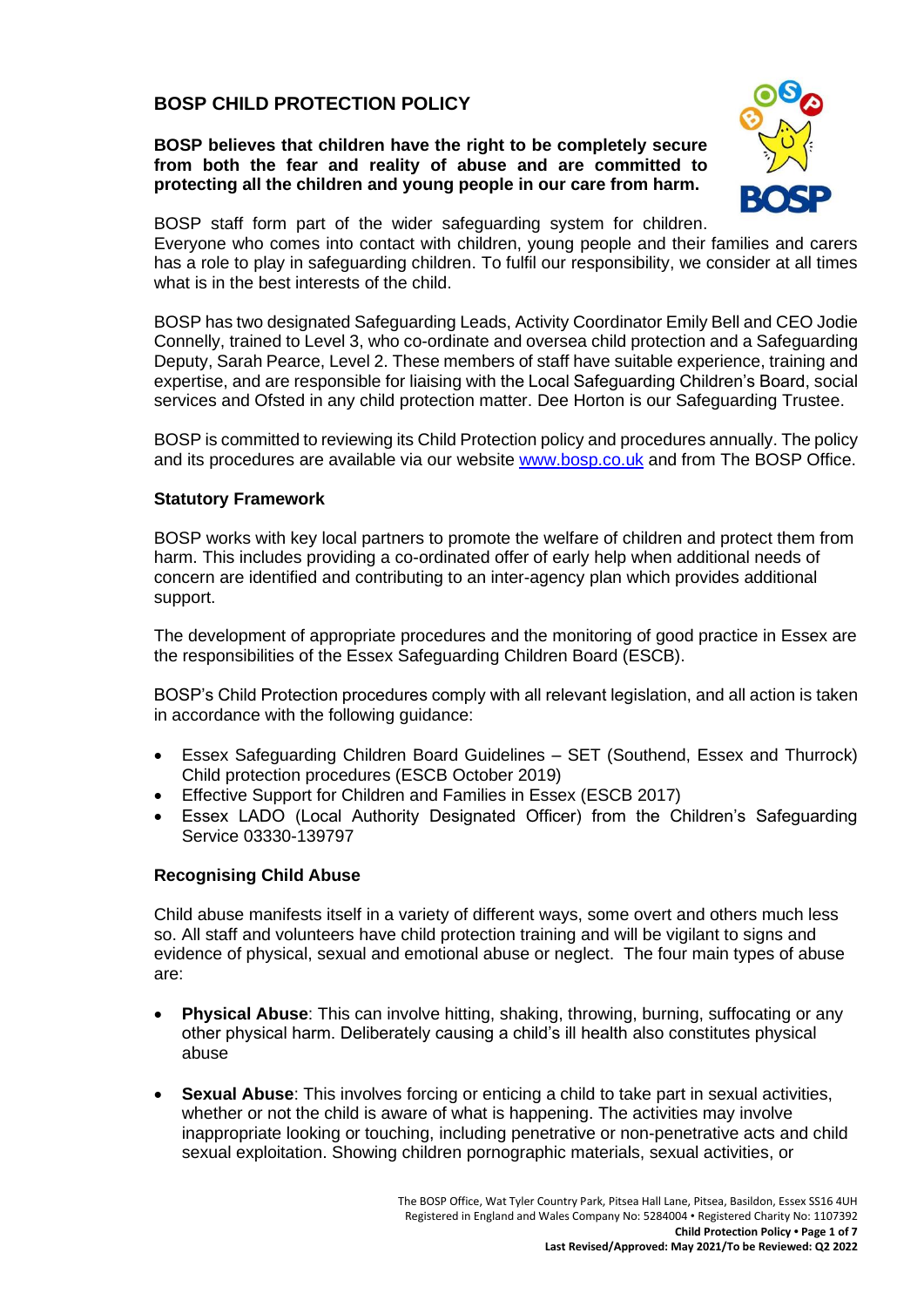encouraging children to behave in sexually inappropriate ways also constitutes sexual abuse

- **Emotional Abuse**: Varying degrees of emotional abuse are present in virtually all child protection incidents but can also constitute abuse in its own right. Emotional abuse involves persistent or severe emotional ill-treatment or torture, coercion, intimidation, cyber bullying or isolation, causing, or likely to cause, severe adverse effects on the emotional stability of a child. Such behaviour may involve conveying to a child that they are worthless, unloved, or inadequate, or making them feel unnecessarily frightened or vulnerable
- **Neglect:** Neglect is the persistent failure to meet a child's basic physical, emotional or psychological needs, such as is likely to have a severe impact on their health, development or emotional stability. Neglect may involve failing to provide adequate food, shelter or clothing for a child, or failing to protect them adequately from physical harm or ill health. Neglect can also manifest itself in a failure to meet the basic emotional needs of a child

Staff are also aware of environmental factors which may impact on a child/young person's welfare and safety, and understand safeguarding 'risks outside of the home' (formerly known as contextual safeguarding), responding to young people's experiences of significant harm beyond their families. It recognises that the different relationships that young people form in their neighbourhoods, schools and online can feature violence and abuse.

**Child Criminal Exploitation** an example being county lines criminal activity when drug networks or gangs groom and exploit children to carry drugs and money from urban to suburban areas.

**Peer on Peer Abuse** which can include cyber bullying, physical abuse, hazing type violence and gender-based harassment.

Staff and volunteers are also aware of children/ young people becoming victims of abuse linked to faith or belief.

**Prevention of Radicalisation or Extremism** Youngsters can be targeted on-line, with video games or via Tiktok, texts. BOSP promotes the moral, spiritual, cultural and physical development of the children in its care and helps prepare them for the opportunities and experiences of life, promoting community cohesion

**Forced Marriage** is when entered into without the full consent of one or both parties.

**Female Genital Mutilation (FGM)** comprises of all procedures involving partial or total removal of the external female genitalia or injury to the female genital organs. It is illegal in the UK and a duty on professionals has been introduced to notify the police of known cases if it appears to have been carried out on a girl under the age of 18 years of age or may about to be committed.

**Breast Ironing** as a means of preventing development

**Child Abuse linked to Beliefs in Spirit Possession, Witchcraft, Demons or the Devil** can lead to children being blamed for bad luck, and subsequently abused.

Staff are aware of the 'hidden harm' agenda concerning parents with drug and alcohol problems. It also considers other factors affecting parental capacity and risk, such as domestic abuse, mental or physical illness or a parent's learning disability that can put children at risk of harm, and understands behaviours linked to issues such as deliberately missing education and sexting, putting children in danger.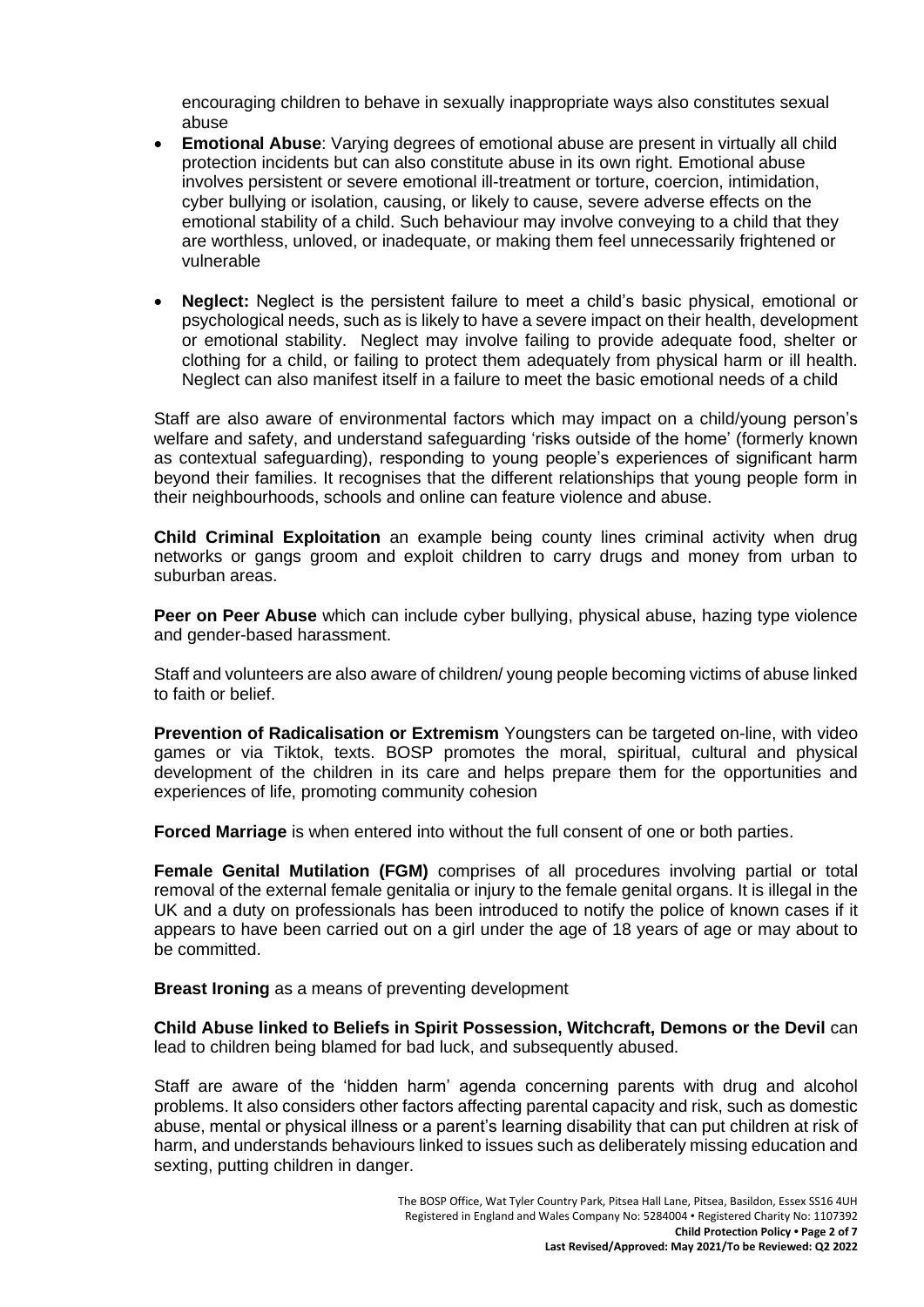**Trafficking and Modern Slavery** examples include sexual exploitation or work with little or no pay

**Factitious Disorder** (formerly known as Munchausen Syndrome by Proxy) is when parents are saying their child has an illness or disorder when there is little evidence of this.

**Safeguarding in a Public Place** This is included in BOSP's activity risk assessments and as part of their skills 4 Life learning, where appropriate, BOSP's children and young people are taught about 'stranger danger' and other associated risks.

**Private Fostering** BOSP are obliged to inform ECC of arrangements by family members, that have evolved perhaps as a result of hidden harm within the child's home. Status needs to be determined, as Special Guardianship needs to be awarded to ensure the private fostering is safe.

**COVID-19** staff are aware that during lockdown the children we support have been very isolated, possibly exposing some to increased harm including; physical or sexual abuse, neglect or poverty, perhaps as a result of increased domestic or alcohol abuse, or due to the mental health of the parent/carer. Whilst there will be others who have avoided abuse during lockdown, but will face harm once again as they become back in contact with their wider family/community.

**Online safety** We recognise that during and following the pandemic many children/young people will have increased unsupervised access to digital platforms. Staff are made aware that children/young people are vulnerable to being bullied or groomed for abuse or radicalisation online. Staff will be vigilant to any signs that that this may be occurring and report any concerns in the usual way. We have provided parents with information on how to keep their children/young people safe online and resources to support them to do this*,*  including; a Zoom participant guide and Parental Tool Kit – on-line safety which can be found on BOSP's website.

BOSP understands that children with special educational needs and disabilities face additional safeguarding challenges. Barriers can exist when recognising abuse and neglect in this group of children. This can include:

- Assumptions that indicators of possible abuse such as behaviour, mood and injury relate to the child's disability, without further exploration

- That they are more prone to peer group isolation than others

- The potential to be disproportionally impacted by things like bullying without outwardly showing signs

#### **Support Worker Support and Training**

BOSP is committed to ensuring that it meets its responsibilities in respect of Child Protection through the provision of support and training to staff/volunteers. Therefore, BOSP will ensure that:

- All staff, students and volunteers are carefully recruited in accordance to our 'Safer Recruitment Policy' (see separate BOSP policy); have verified references and have full and up to date Disclosure and Barring Service checks
- All staff and volunteers are made aware of the main indicators of child abuse and are aware of their statutory requirements in respect of the disclosure or discovery of child abuse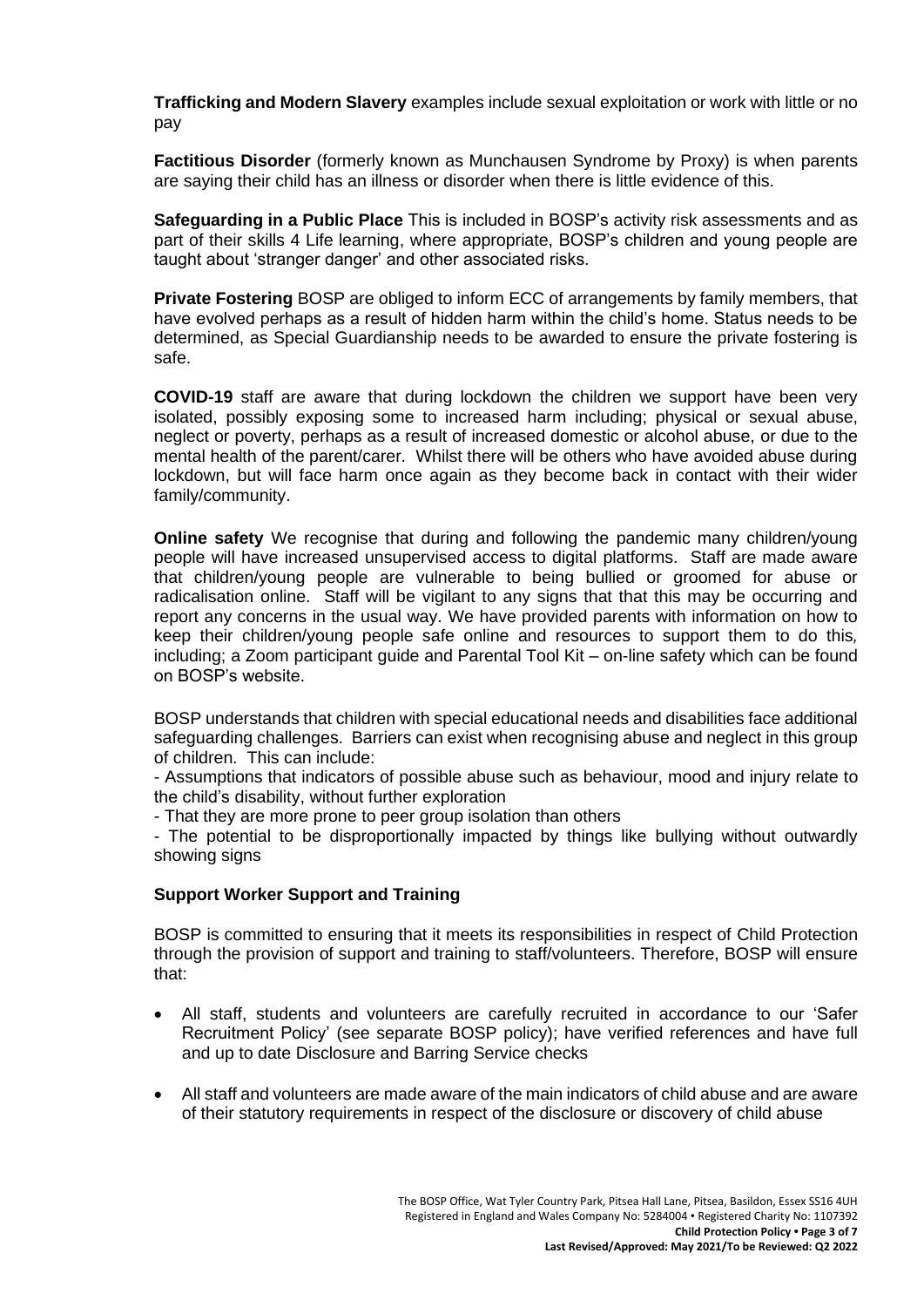- All staff and volunteers are given a copy of BOSP's Child Protection Policy during their induction, and have its implications explained to them
- All Support Workers complete a health questionnaire to assess their mental and physical suitability to work at BOSP, and attend a trial day where they are paired with a 'buddy mentor' to risk assess their performance and suitability
- All staff and volunteers complete on-line safeguarding training with Senior Team staff who are Group Leaders/Supervisors trained to Level 2. This is then supplemented by regular supervision and group training in Child Protection issues, providing any relevant information and guidance
- All staff are provided with supervision and management support commensurate with their responsibilities in relation to Child Protection, and their requirement to maintain caring and safe relationships with children. Staff are reminded during session de-brief meetings that if they have any safeguarding concerns to speak to the Supervisor on duty/Child Protection Lead (not to be disclosed to the whole group)
- Staff are aware of procedures in place to record details of visitors to the setting and to ensure that BOSP has control over who comes into the setting so that no unauthorised person has unsupervised access to the children
- Staff are encouraged to be courageous and exercise their 'professional curiosity' if they have any concerns, especially as many of BOSP's children are non-verbal and have complex learning needs
- Personal mobile phones are locked away during the session. Contact instead is made by walkie talkies between workers in different rooms, with the BOSP mobile retained by the Supervisor should parents wish to make contact or for emergency use. Photographs are only allowed to be taken using the BOSP camera in-line with parent/carers signed consent forms. The camera is kept in a locked cupboard when not in use and is regularly downloaded, with images being saved to a restricted file.

# **Safe Caring**

The staff/volunteers at BOSP understand the organisation's Child Protection procedures and have had appropriate training and guidance in the principles of safe caring. To this end:

- Every effort will be made to avoid or minimise time when members of staff, students or volunteers are left alone with a child. If staff are alone with a child, the door of the room should be kept open and another member of staff/worker should be informed
- •
- Staff/volunteers will never carry out a personal task for children that they can do for themselves
- Where this is essential, staff/volunteers will help a child whilst being accompanied by a colleague. Unless a child has a particular need, staff/volunteers should not accompany children into the toilet
- If a child makes inappropriate physical contact with a member of staff, student or volunteer, this will be recorded fully on an Incident Record
- Staff are aware of the boundaries of appropriate behaviour and conduct. They will be mindful of how and where they touch children, given their age and emotional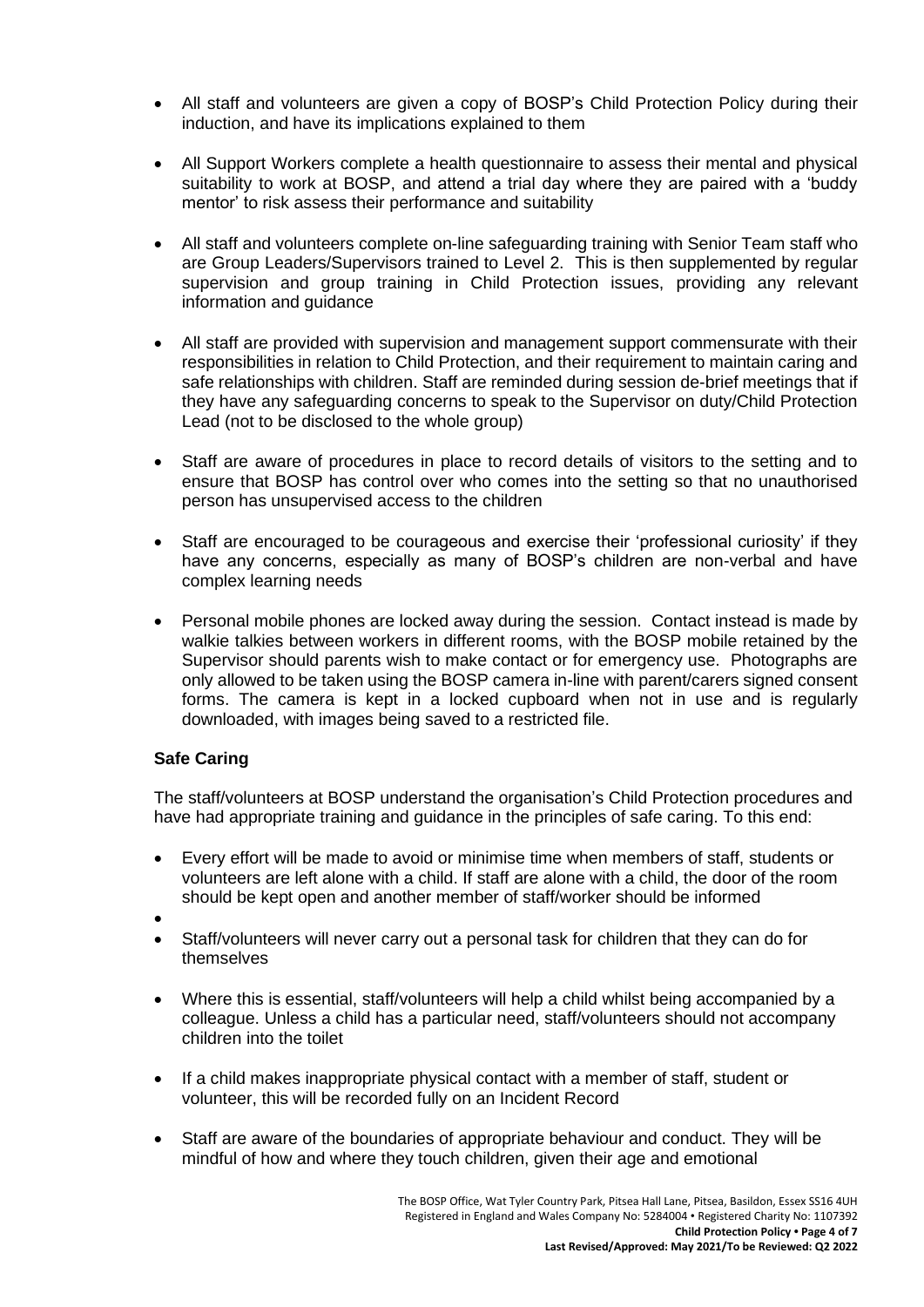understanding. Unnecessary or potentially inappropriate physical contact will be avoided at all times (as outlined in the Staff Handbook - Physical Touch Guidelines)

• We may on occasion request confirmation from a staff member/volunteer's GP that they are mentally and physically fit for work, to identify whether there are any causes for concern about an individual's health that might affect their suitability to look after vulnerable children or be in contact with children. To safeguard the children in our care, sessional work will not be offered to staff until this has been confirmed

#### **When a Child/Young Person Makes an Allegation or Disclosure**

In circumstances where a child makes an allegation or a disclosure to a member of staff or volunteer, the member of staff/volunteer concerned will:

- 1. Listen fully to all the child has to say
- 2. Make no observable judgement
- 3. Ask open questions that encourage the child to speak in their own words
- 4. Ensure the child is safe, comfortable and not left alone
- 5. Not guarantee confidentiality, making promises that cannot be kept; such as promising not to tell anybody what they are being told

All staff and volunteers will follow BOSP's Child Safeguarding procedures in-line with the Local Safeguarding Children Board Guidelines.

#### **Dealing with Allegations of BOSP's Workforce**

Further to this, the following principles will govern any suspected or reported case of abuse:

- Where actual or suspected abuse comes to the attention of staff/volunteers, they will report this to the Supervisor or the Child Protection Lead at the earliest possible opportunity
- Staff/volunteers are encouraged and supported to trust their professional judgment and if they suspect abuse has, or is taking place, to report this
- All allegations made by a child against a member of staff/volunteer will be fully recorded, including any actions taken, on an Incident Record form and BOSP's Safeguarding Incident Log.
- Information recorded will include full details of the alleged incident; details of all the parties involved; any evidence or explanations offered by interested parties; relevant dates, times, locations and body maps, if required. In the event of there being a witness to an incident, they should also complete an Incident Record Form
- The Supervisor and the Child Protection Lead will be responsible for ensuring that written records are dated, signed and kept confidentially
- If an allegation of abuse is made against the Supervisor, the incident should be reported to the Child Protection Lead. If the allegation is against one of the Child Protection Leads,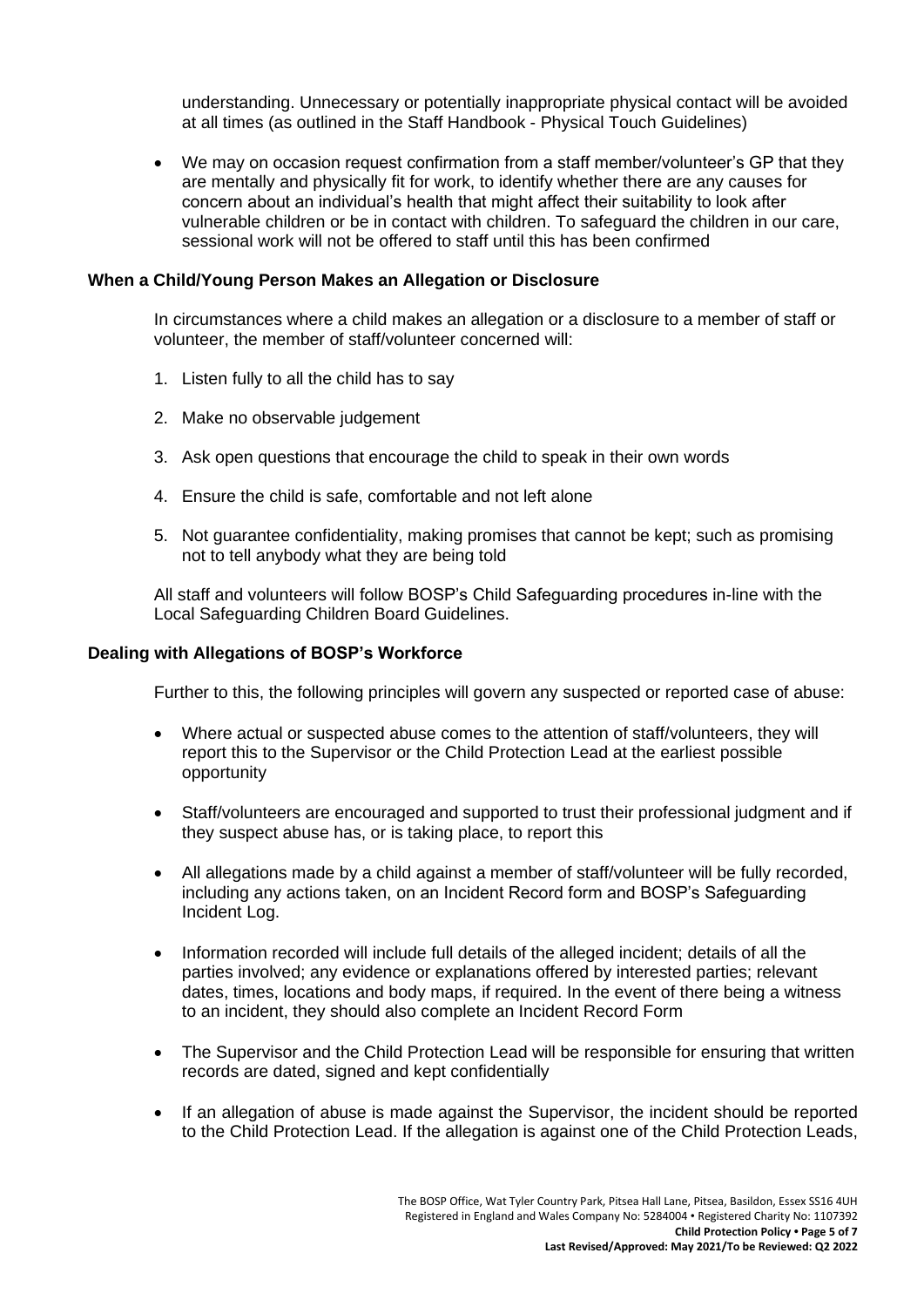the second Child Protection Lead will then assume responsibility for the situation and BOSP's Safeguarding Trustee will also be informed.

- BOSP will take appropriate action in relation to the findings of any investigation into allegations of abuse, consistent with its duties to protect the safety of children and uphold fair processes for staff, students and volunteers
- Any member of staff, a student or volunteer under investigation for the alleged abuse of a child, will be subject to the provisions of the Staff Disciplinary Policy
- BOSP's Safe-Guarding Lead will discuss allegations with LADO if doubts of any situation arising. Telephone 03330 139797.
- Ofsted will be informed of any allegations of abuse against a member of staff, worker, student or volunteer, or any abuse that is alleged to have taken place on the premises or during a visit or outing within 14 days on; 0300 1234666 or online at: [https://ofstedonline.ofsted.gov/ukofsted/Ofsted\\_Early\\_Years\\_Notification.ofml](https://ofstedonline.ofsted.gov/ukofsted/Ofsted_Early_Years_Notification.ofml)

 (If in doubt as to whether the incident is an Ofsted 'Reportable Incident' or not, report anyway, for Ofsted to decide)

• Essex Short Breaks are to be informed of Reportable Incidents

We will notify the Disclosure and Barring Service of any person who is dismissed from our employment, or resigns in circumstances that would otherwise have led to dismissal for reasons of a child protection concern

#### **Referring Allegations to Child Protection Agencies**

BOSP is committed to ensuring that it meets its responsibilities in respect of child protection by treating any allegation seriously and sensitively. BOSP will NOT carry out any investigation itself into a suspected child abuse incident. If the Supervisor or the Child Protection Lead has reasonable grounds for believing that a child has been, or is in danger of being subject to abuse, the following procedure will be activated:

Contact will be made, at the earliest possible opportunity with: **Essex - Child & Family Hub helpline** 0345 603 7627 Monday to Thursday: 8:45am to 5:30pm Friday: 8:45am to 4:30pm **If risk of significant immediate harm, ask for priority line, or call the police on 999 Out of Hours contact:** [0345 606 1212](tel://034%205606%201212/) Monday to Thursday: 5.30pm to 9.00am Friday & Bank Holidays: 4.30pm to 9.00am A request for service can also be made via the online portal: www.essex.gov.uk/report-a-concern-about-a-child **Havering Child – MASH (Multi Agency Safeguarding Hub)** 01708 433 222 [TriageMASHandAssessment@havering.gov.uk](mailto:TriageMASHandAssessment@havering.gov.uk) Essex Police contact number 101 or 01245 491491 Out of Hours contact: 01708 433999